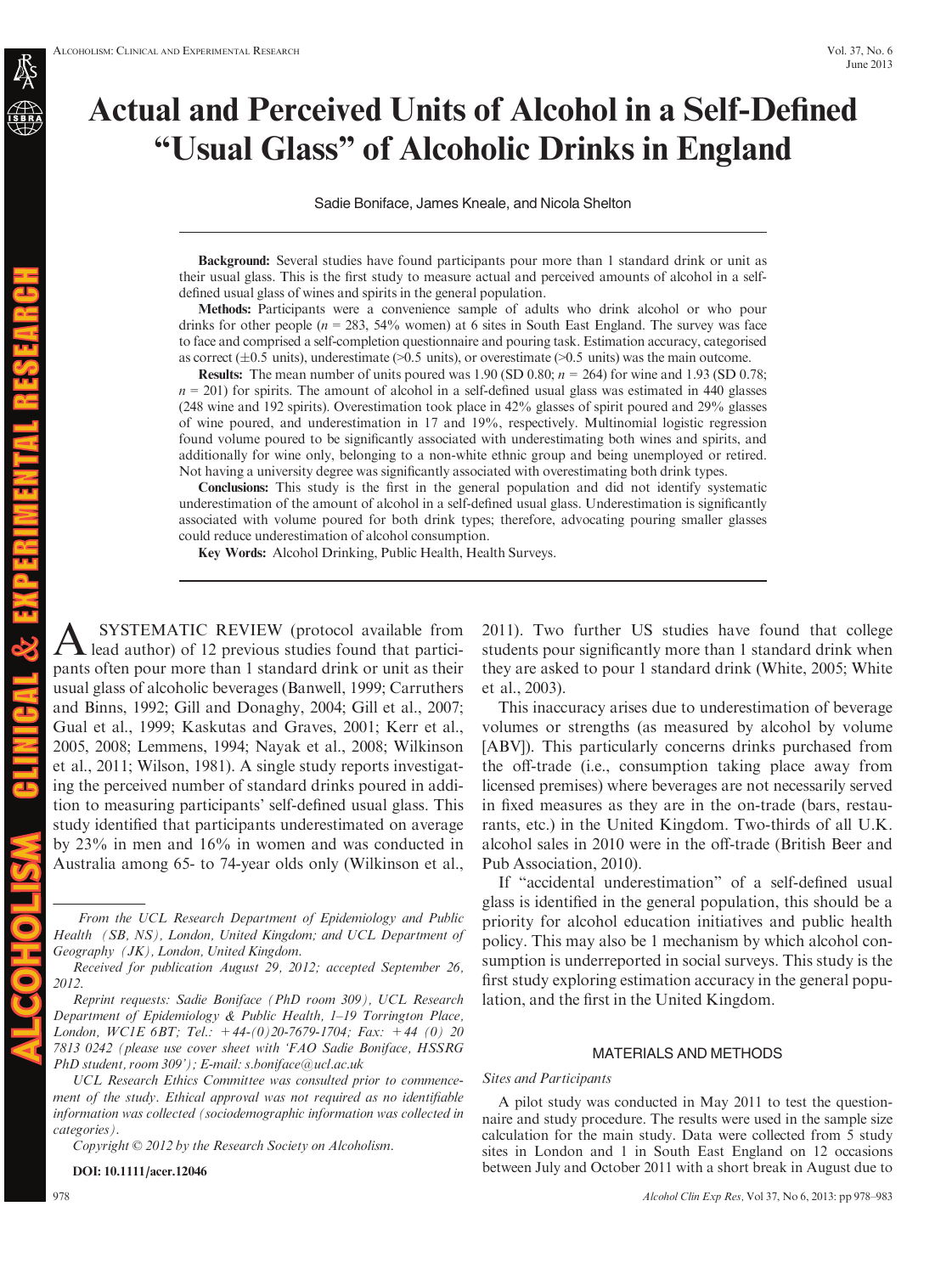the London riots. Sites included shopping venues, drinking venues, and workplaces. Participants were a convenience sample of 283 adults (54% women) invited to take part in the study by a single researcher.

#### Questionnaire

A brief self-completion questionnaire was administered to participants upon entering the study. The questionnaire contained demographic questions, and questions on quantity and frequency of alcohol consumption and alcohol unit awareness. The demographic questions and alcohol quantity and frequency questions were taken from the Health Survey for England (HSE) 2008 (NatCen Social Research, Royal Free and University College Medical School, 2008), and the alcohol unit awareness questions were taken from the HSE 2007 (the focus of which was "Healthy Lifestyles: Knowledge, Attitudes, and Behaviour"; NatCen Social Research, Royal Free and University College Medical School, 2007).

#### Procedure

The majority of previous studies have used water as a substitute for alcohol (Carruthers and Binns, 1992; Kerr et al., 2005; Lemmens, 1994; White, 2005; White et al., 2003; Wilson, 1981), with 1 study using colored water (Wilkinson et al., 2011). Actual alcoholic beverages have been used in some studies (Banwell, 1999; Gill and Donaghy, 2004; Gill et al., 2007; Gual et al., 1999; Kerr et al., 2008). Real alcoholic drinks were used in this study rather than water or an imitation beverage as associated visual and olfactory cues may guide participants in pouring a glass most similar to that which they would pour at home. Beverages chosen were 2 wines (white wine at 12% ABV, red wine at 13.5% ABV), and 4 spirits (gin at 37.5% ABV, vodka at 37.5% ABV, whiskey at 40% ABV, and dark rum at 40% ABV). Participants were invited to choose both 1 wine and 1 spirit if they would usually drink these drinks at home.

The majority of previous studies either allowed respondents to use their own glasses (Banwell, 1999; Carruthers and Binns, 1992; Kerr et al., 2005; Lemmens, 1994; Wilkinson et al., 2011) or offered a selection as part of the research apparatus (Gual et al., 1999; White et al., 2003). One study asked respondents to point to a level on a marked vessel instead of pouring a glass themselves (Kaskutas and Graves, 2000). Two identical sets of 8 drinking glasses were used in this study. One set was used for light-colored drinks and the other set for dark-colored drinks so that residue in glasses did not affect the color of subsequent drinks poured. Once the questionnaire was completed, participants were asked to select a beverage. Participants were then asked to select a glass most similar to what they would use for that beverage at home. Participants were instructed to pour their "usual glass" and then to estimate the number of units poured (any whole number or decimal was accepted, fractions were recorded as decimals by the researcher). The poured drink was then measured using a funnel and graduated measuring cylinder and returned to the original bottle for re-use.

#### Statistical Analysis

Wine and spirits are considered separately in the analyses of the pouring task as many (64%) participants poured both drinks. Outliers estimating their usual glass more than  $\pm 5$  standard deviations from the mean were excluded. Correlation coefficients describe the relationship between estimated and actual units poured. Three categories of pouring accuracy were created using the difference between actual and perceived units poured: underestimators (greater than 0.5 units), correct estimators  $(\pm 0.5$  units), and overestimators (less than  $-0.5$  units).

Multinomial (polytomous) logistic regression explored demographic and alcohol-related risk factors for underestimating or overestimating. Multinomial models presented are mutually adjusted. Likelihood ratio tests assessed the fit of the model with additional covariates. For wine pouring accuracy, the covariates investigated but which did not improve the fit of the model were income category, drinking frequency in the last year, number of drinking days in the last week, units consumed on heaviest drinking day in the last week, never drinking wine, drink drunk most often, and type of wine poured (red or white). For spirit pouring accuracy, the covariates investigated but not included were income category, employment status, drinking frequency in the last year, number of drinking days in the last week, never drinking spirits, drink type drunk most often, and type of spirit poured (gin, vodka, whiskey, or dark rum). The analyses were run on complete cases as there were a very small number (<5%) of missing values. All analyses were completed in Stata version 12 (StataCorp, College Station, TX).

#### RESULTS

# Descriptive Statistics

A total of 283 participants (54% women) completed the questionnaire and pouring task. The sample was relatively young, educated, and affluent compared with the general population (Table 1). Alcohol consumption was frequent and heavy with half of the sample drinking on 2 to 4 days in the last week and one-third reporting binge drinking  $\frac{8}{6}$ U.K. units, 1 unit =  $8 \text{ g}$  ethanol [EtOH]) on their heaviest drinking day in the last week (Table 2).

The majority (95%,  $n = 270$ ) of the sample reported they had heard of units, with half of those who reported not having heard of units subsequently estimating drinking guidelines or number of units in drinks. Awareness of drinking guidelines and number of units in certain drinks was similar to the equivalent sociodemographic group in HSE 2007 (data not shown, available on request from lead author).

Sixty-four percent of participants poured both wine and spirits. In total, 465 drinks were poured. The mean number of units poured of wine and spirits was 1.90 (SD 0.80,  $n = 264$ ) and 1.93 (SD 0.78,  $n = 201$ ), respectively. Mean number of units poured was similar for men and women and in each of the beverage subcategories.

The majority of participants poured more than 1 unit but less than the U.K. daily limits (4 units for men and 3 units for women, 1 U.K. unit  $= 8$  g EtOH) as their usual glass for both wine (97% men and 78% women) and spirits (91% men and 78% women). Women were more likely than men to pour more than their daily limit as a usual glass for both wine (10% women vs. 0% men,  $p < 0.001$ ) and spirits (7% women vs.  $2\%$  men,  $p = 0.097$ ; *p*-values from chi-squared tests). One woman poured more than the binge drinking threshold (8 units for men and 6 units for women) as her usual glass.

Participants estimated the units of alcohol in their selfdefined usual glass in 440 drinks (95% of total drinks poured). For wine, there was a moderate statistically significant ( $r = 0.48$ ,  $p < 0.0001$ ) correlation between estimated and actual units poured in a self-defined usual glass. This correlation was similar for spirits ( $r = 0.46$ ,  $p < 0.0001$ ).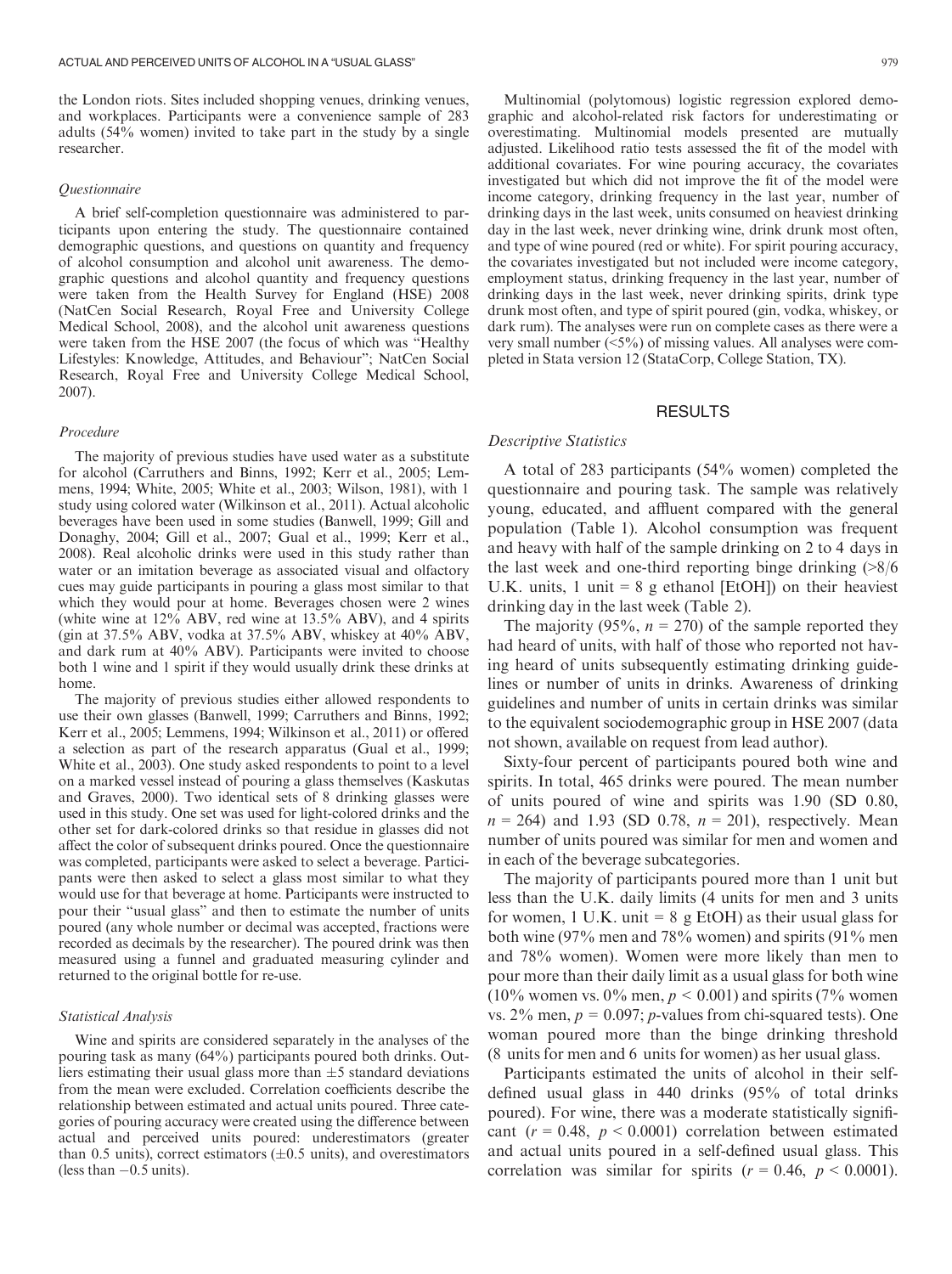Table 1. Sociodemographic Characteristics of Participants Completing Questionnaire and Pouring Task

|                                     | Men<br>$n (\%)$ | Women<br>$n (\%)$ | Total<br>$n (\%)$ |
|-------------------------------------|-----------------|-------------------|-------------------|
| <b>Total sample</b>                 | 130 (100)       | 153 (100)         | 283 (100)         |
| Age group                           |                 |                   |                   |
| 16 to 34                            | 73 (56.2)       | 83 (54.2)         | 156 (55.1)        |
| 35 to 54                            | 42 (32.3)       | 52 (34.0)         | 94 (33.2)         |
| $55+$                               | 14 (10.8)       | 18 (11.8)         | 32 (11.3)         |
| Ethnic group                        |                 |                   |                   |
| White                               | 99 (76.2)       | 108 (70.6)        | 207 (73.1)        |
| Any non-white                       | 31 (23.8)       | 45 (29.4)         | 76 (26.9)         |
| Highest educational                 |                 |                   |                   |
| qualification                       |                 |                   |                   |
| NVQ4/NVQ5/degree<br>or equivalent   | 78 (60.0)       | 93 (60.8)         | 171 (60.4)        |
| Higher education                    | 9(6.9)          | 13(8.5)           | 22 (7.8)          |
| below degree                        |                 |                   |                   |
| NVQ3/GCE A level<br>equivalent      | 16 (12.3)       | 15(9.8)           | 31 (11.0)         |
| NVQ2/GCE O level                    | 4(3.1)          | 8(5.2)            | 12 (4.2)          |
| equivalent                          |                 |                   |                   |
| NVQ1/CSE other                      | 6(4.6)          | 7(4.6)            | 13(4.6)           |
| grade equivalent                    |                 |                   |                   |
| Foreign/other                       | 10(7.7)         | 8(5.2)            | 18(6.4)           |
| None                                | 4(3.1)          | 8(5.2)            | 12(4.2)           |
| <b>Employment status</b>            |                 |                   |                   |
| Employed                            | 94 (72.3)       | 93 (60.8)         | 187 (66.1)        |
| Unemployed                          | 4(3.1)          | 10(6.5)           | 14(4.9)           |
| Unemployed and                      | 0(0.0)          | 8(5.2)            | 8(2.8)            |
| receiving benefits                  |                 |                   |                   |
| Retired                             | 8(6.2)          | 4(2.6)            | 12(4.2)           |
| Full-time education                 | 23 (17.7)       | 38 (24.8)         | 61 (21.6)         |
| Total household income <sup>a</sup> |                 |                   |                   |
| $<$ £10,655.74                      | 16 (12.3)       | 38 (24.8)         | 54 (19.1)         |
| £10,655.75 to 16,900.00             | 5(3.8)          | 18(11.8)          | 23(8.1)           |
| £16,900.01 to 26,787.88             | 24 (18.5)       | 15(9.8)           | 39 (13.8)         |
| £26,787.89 to 41,864.41             | 27 (20.8)       | 29 (19.0)         | 56 (19.8)         |
| >£41,864.42                         | 52 (40.0)       | 51 (33.3)         | 103 (36.4)        |

<sup>a</sup>Based on income quintile thresholds in the HSE 2008.

There were a small number of missing values for each variable (<4%) which are not included in further analyses.

Although estimated and actual units poured of both wine and spirits are significantly correlated, the mean drink size differs across pouring accuracy groups for both beverages.

# Multivariate Analysis

Estimation in the 3 accuracy categories is shown in Table 3. For wine, 55% men and 50% women estimated their self-defined glass within half a unit. For spirits, 43% men and 40% women estimated within half a unit. Of the remainder, overestimation of a self-defined glass was more common than underestimation. A larger proportion of women than men underestimated poured units of both wines (23 and 14%, respectively) and spirits (21 and 12%). The mean difference between actual and perceived units poured was slightly but not significantly greater for overestimating than underestimating for both wine and spirits.

The results of the multinomial logistic regression are shown in Table 4. Significant predictors of underestimation of a self-defined usual glass are the volume poured for both

Table 2. Drinking Frequency and Consumption in the Last Week by Sex

|                                                   | Men         | Women       | Total       |
|---------------------------------------------------|-------------|-------------|-------------|
|                                                   | $n (\%)$    | $n (\%)$    | $n (\%)$    |
| Total sample                                      | 130 (100.0) | 153 (100.0) | 283 (100.0) |
| Ever drinks alcohol                               |             |             |             |
| Yes                                               | 129 (99.2)  | 152 (99.3)  | 281 (99.3)  |
| <b>No</b>                                         | 0(0.0)      | 1(0.7)      | 1(0.4)      |
| Ever pours alcoholic drinks for other people      |             |             |             |
| Yes                                               | 120 (92.3)  | 143 (93.5)  | 263 (92.9)  |
| No                                                | 8(6.2)      | 10(6.5)     | 18(6.4)     |
| Drink drunk most often                            |             |             |             |
| Any wine                                          | 38 (29.2)   | 82 (53.6)   | 120 (42.4)  |
| Any beer/lager/cider shandy                       | 41 (31.5)   | 15(9.8)     | 56 (19.8)   |
| Spirits or liqueurs                               | 14 (10.8)   | 17(11.1)    | 31(11.0)    |
| Other drinks                                      | 1(0.8)      | 3(2.0)      | 4(1.4)      |
| Two or more drink types                           | 27(20.8)    | 31(20.3)    | 58 (20.5)   |
| Drinking frequency (past 12 months)               |             |             |             |
| Almost every day                                  | 30(23.1)    | 32 (20.9)   | 62(21.9)    |
| At least once a week                              | 82 (63.1)   | 74 (48.4)   | 156 (55.1)  |
| At least once a month                             | 14 (10.8)   | 36(23.5)    | 50 (17.7)   |
| Less than once a month                            | 4(3.1)      | 11 (7.2)    | 15(5.3)     |
| Drinking days in the last week                    |             |             |             |
| $0$ or $1$                                        | 21 (16.2)   | 44 (28.8)   | 65 (23.0)   |
| $2$ to 4                                          | 68 (52.3)   | 72 (47.1)   | 140 (49.5)  |
| 5 to 7                                            | 29 (22.3)   | 25(16.3)    | 54(19.1)    |
| Units on heaviest drinking day in the last week   |             |             |             |
| Not applicable                                    | 2(1.5)      | 6(3.9)      | 8(2.8)      |
| Don't know                                        | 14 (10.8)   | 18 (11.8)   | 32(11.3)    |
| Less than recommended                             | 22 (16.9)   | 45 (29.4)   | 67 (23.7)   |
| daily limits $(4/3 units)$<br>Above daily limits, | 33(25.4)    | 33(21.6)    | 66 (23.3)   |
| but below binge                                   |             |             |             |
| Binge drinking (>8/6 units)                       | 52 (40.0)   | 43 (28.1)   | 95 (33.6)   |

There were a small number of missing values for each variable (<5%) which were not included in further analyses.

|  |  | Table 3. Estimation Accuracy by Sex and Drink Type |  |  |
|--|--|----------------------------------------------------|--|--|
|--|--|----------------------------------------------------|--|--|

| Estimation                    | Wine    |         | Spirits |         |         |         |
|-------------------------------|---------|---------|---------|---------|---------|---------|
| accuracy                      | Men     | Women   | Total   | Men     | Women   | Total   |
| Overall                       |         |         |         |         |         |         |
| n                             | 111     | 137     | 248     | 97      | 95      | 192     |
| Mean diff                     | $-0.34$ | $-0.08$ | $-0.20$ | $-0.84$ | $-0.43$ | $-0.64$ |
| SD                            | 1.03    | 1.00    | 1.02    | 1.61    | 1.31    | 1.48    |
| Within 0.5 units              |         |         |         |         |         |         |
| n                             | 61      | 68      | 129     | 42      | 38      | 80      |
| $\%$                          | 55.0    | 49.6    | 52.0    | 43.3    | 40.0    | 41.7    |
| Mean diff                     | 0.02    | 0.00    | 0.01    | 0.00    | 0.00    | 0.00    |
| SD                            | 0.28    | 0.31    | 0.30    | 0.29    | 0.24    | 0.27    |
| Underestimated by >0.5 units  |         |         |         |         |         |         |
| n                             | 15      | 31      | 46      | 12      | 20      | 32      |
| Percentage                    | 13.5    | 22.6    | 18.5    | 12.4    | 21.1    | 16.7    |
| Mean diff                     | 0.77    | 1.11    | 1.00    | 0.80    | 1.02    | 0.94    |
| SD                            | 0.31    | 0.83    | 0.72    | 0.20    | 0.55    | 0.46    |
| Overestimated by $>0.5$ units |         |         |         |         |         |         |
| n                             | 35      | 38      | 73      | 43      | 37      | 80      |
| Percentage                    | 31.5    | 27.7    | 29.4    | 44.3    | 38.9    | 41.7    |
| Mean diff                     | $-1.43$ | $-1.20$ | $-1.31$ | $-2.12$ | $-1.66$ | $-1.91$ |
| SD                            | 1.11    | 0.69    | 0.92    | 1.62    | 1.17    | 1.44    |

diff, difference.

wine and spirits, and additionally for wine only belonging to a non-white ethnic group and being unemployed or retired. Not having a degree is a significant predictor of overestima-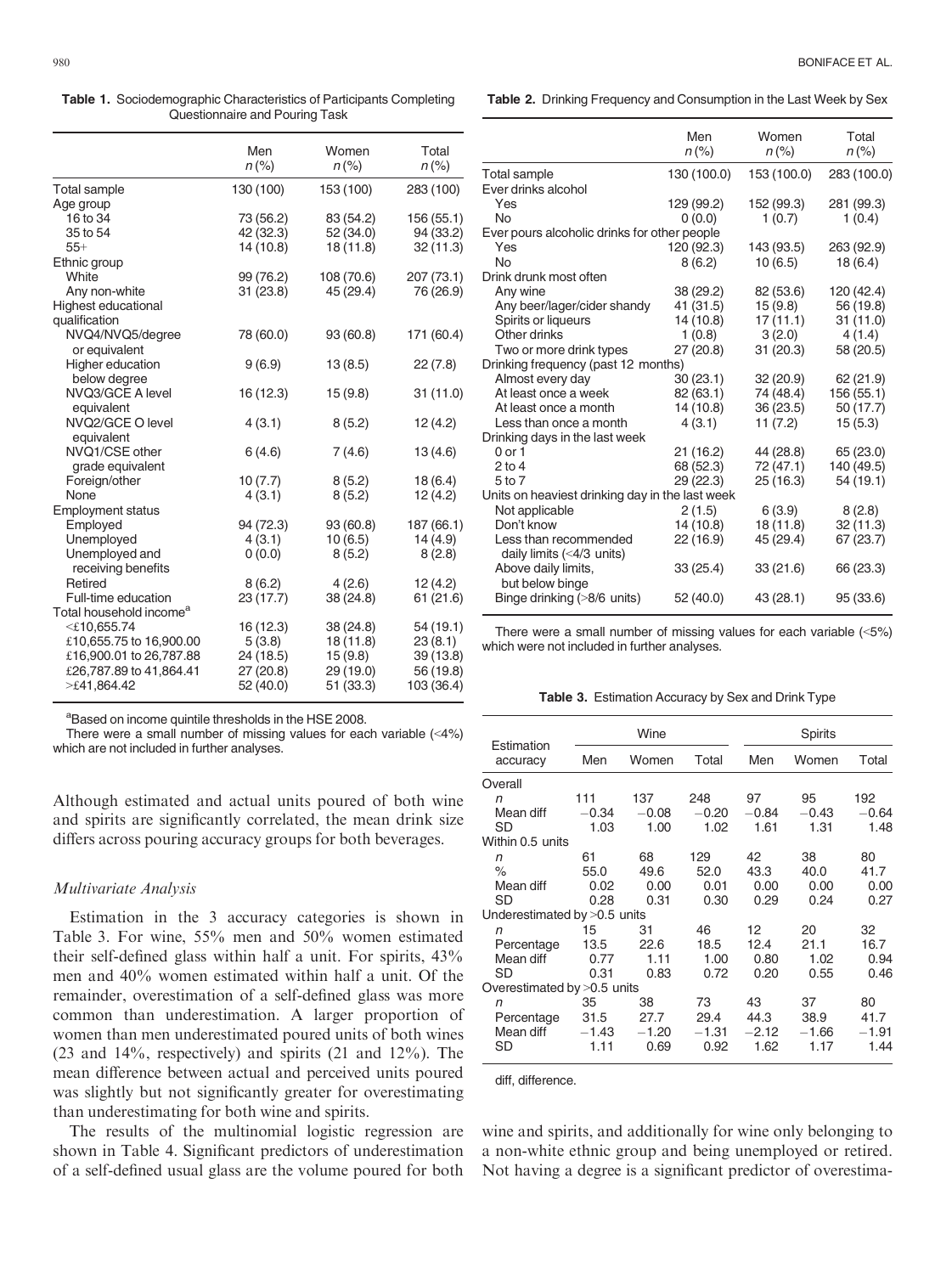|  | Table 4. Risk Factors for Underestimating and Overestimating Wines and Spirits from Multivariate Multinomial Logistic Regression |
|--|----------------------------------------------------------------------------------------------------------------------------------|
|  |                                                                                                                                  |

|                                         | Wine pouring accuracy ( $n = 248$ ) |                | Spirit pouring accuracy ( $n = 192$ ) |               |
|-----------------------------------------|-------------------------------------|----------------|---------------------------------------|---------------|
|                                         | <b>RRR</b>                          | 95% CI         | <b>RRR</b>                            | 95% CI        |
| Within 0.5 units                        | 1.00 (reference)                    |                | 1.00 (reference)                      |               |
| Underestimated by $>0.5$ units          |                                     |                |                                       |               |
| Sex (female)                            | 1.68                                | 0.76 to 3.69   | 2.03                                  | 0.72 to 5.71  |
| Age 35 to 54 (vs. 16 to 34)             | 1.07                                | 0.44 to 2.63   | 0.59                                  | 0.18 to 1.93  |
| Age $55+$ (vs. 16 to 34)                | 2.26                                | 0.60 to 8.53   | 0.18                                  | 0.01 to 2.76  |
| Volume poured (ml)                      | 1.02                                | 1.01 to 1.02** | 1.04                                  | 1.01 to 1.06* |
| No degree (vs. degree or equivalent)    | 0.53                                | 0.20 to 1.37   | 1.77                                  | 0.59 to 5.35  |
| Non-white (vs. white)                   | 3.88                                | 1.65 to 9.16*  |                                       |               |
| Unemployed or retired (vs. employed)    | 4.30                                | 1.08 to 17.07* |                                       |               |
| Full-time student (vs. employed)        | 0.71                                | 0.24 to 2.11   |                                       |               |
| Drank >4/3 on heaviest day in last week |                                     |                | 1.00                                  | 0.28 to 3.59  |
| Drank >8/6 on heaviest day in last week |                                     |                | 0.52                                  | 0.14 to 1.95  |
| Overestimated by >0.5 units             |                                     |                |                                       |               |
| Sex (female)                            | 1.08                                | 0.58 to 1.99   | 0.92                                  | 0.44 to 1.92  |
| Age 35 to 54 (vs. 16 to 34)             | 1.30                                | 0.64 to 2.65   | 0.74                                  | 0.32 to 1.71  |
| Age $55+$ (vs. 16 to 34)                | 1.55                                | 0.51 to 4.72   | 0.64                                  | 0.16 to 2.55  |
| Volume poured (ml)                      | 1.00                                | 1.00 to 1.01   | 0.99                                  | 0.97 to 1.02  |
| No degree (vs. degree or equivalent)    | 1.89                                | 0.99 to 3.59*  | 2.78                                  | 1.28 to 6.07* |
| Non-white (vs. white)                   | 1.44                                | 0.68 to 3.02   |                                       |               |
| Unemployed or retired (vs. employed)    | 2.40                                | 0.70 to 8.20   |                                       |               |
| Full-time student (vs. employed)        | 1.10                                | 0.50 to 2.44   |                                       |               |
| Drank >4/3 on heaviest day in last week |                                     |                | 1.15                                  | 0.40 to 3.31  |
| Drank >8/6 on heaviest day in last week |                                     |                | 2.52                                  | 0.95 to 6.63  |

RRR, relative risk ratio; 95% CI, 95% confidence interval.

 $* p > 0.05, ** p < 0.001.$ 

Mutually adjusted. Slightly different models were constructed for wine and spirits based on the results of likelihood ratio tests. Covariates not included in the model are designated with dashes.

tion of a self-defined usual glass (of borderline significance for wine).

# **DISCUSSION**

Although 95% of the sample had heard of units, estimation of the amount of alcohol in a self-defined usual glass was inaccurate with 58% spirit estimates, and 48% wine estimated greater than 0.5 units more or less than what was actually poured. More men and women overestimated than underestimated both wines and spirits (Table 3). Although these results are not generalizable and underestimation may be more frequent in a broader sample, our results suggest that accidental underestimation of the number of units in drinks poured at home is not able to contribute substantially to explaining the discrepancy between self-reported alcohol consumption and actual alcohol sales. This discrepancy amounts to around 40% of all the alcohol sold (average weekly alcohol consumption was 12.3 units per week per adult [16+] in the General Lifestyle Survey 2008 [Robinson and Bugler, 2008]. Alcohol sales were equivalent to 20.5 units per week per adult [16+] for the financial year 2008/2009 [HM Revenue and Customs, 2012]). Further research into alternative explanations (e.g., recall bias, nonresponse bias, sampling design) is required to understand this discrepancy. As inaccurate estimation is observed in this sample, it is hypothesized that in the general population estimation accuracy is likely to be lower than in this study. The demographic information collected shows the sample was relatively young, well educated, and affluent. Drinking was often frequent and/or heavy. Knowledge of drinking guidelines and units in standard drinks was more accurate in this group than the general population but similar for this sociodemographic group, based on nationally representative surveys (see HSE 2007 tables 7.9, 7.10, and 7.13–16; National Centre for Social Research and University College London, Department of Epidemiology and Public Health, 2007). Due to these factors, estimation of a self-defined usual glass is likely to be more accurate in this sample than the general population.

# **STRENGTHS**

This is the first study in the United Kingdom which has measured both actual and perceived amounts of alcohol in a self-defined usual glass, and the first study in the general population (one previous study from Australia was conducted among 65- to 74-year-olds; Wilkinson et al., 2011). The questionnaire contained validated questions used in a nationally representative survey (HSE). The survey procedure was piloted. The sample size of this study is larger than several previous similar studies (Banwell, 1999; Gill and Donaghy, 2004; Gill et al., 2007; Kaskutas and Graves, 2000; White, 2005; White et al., 2003).

The detailed questionnaire design allowed for estimation accuracy to be explored with respect to sociodemographic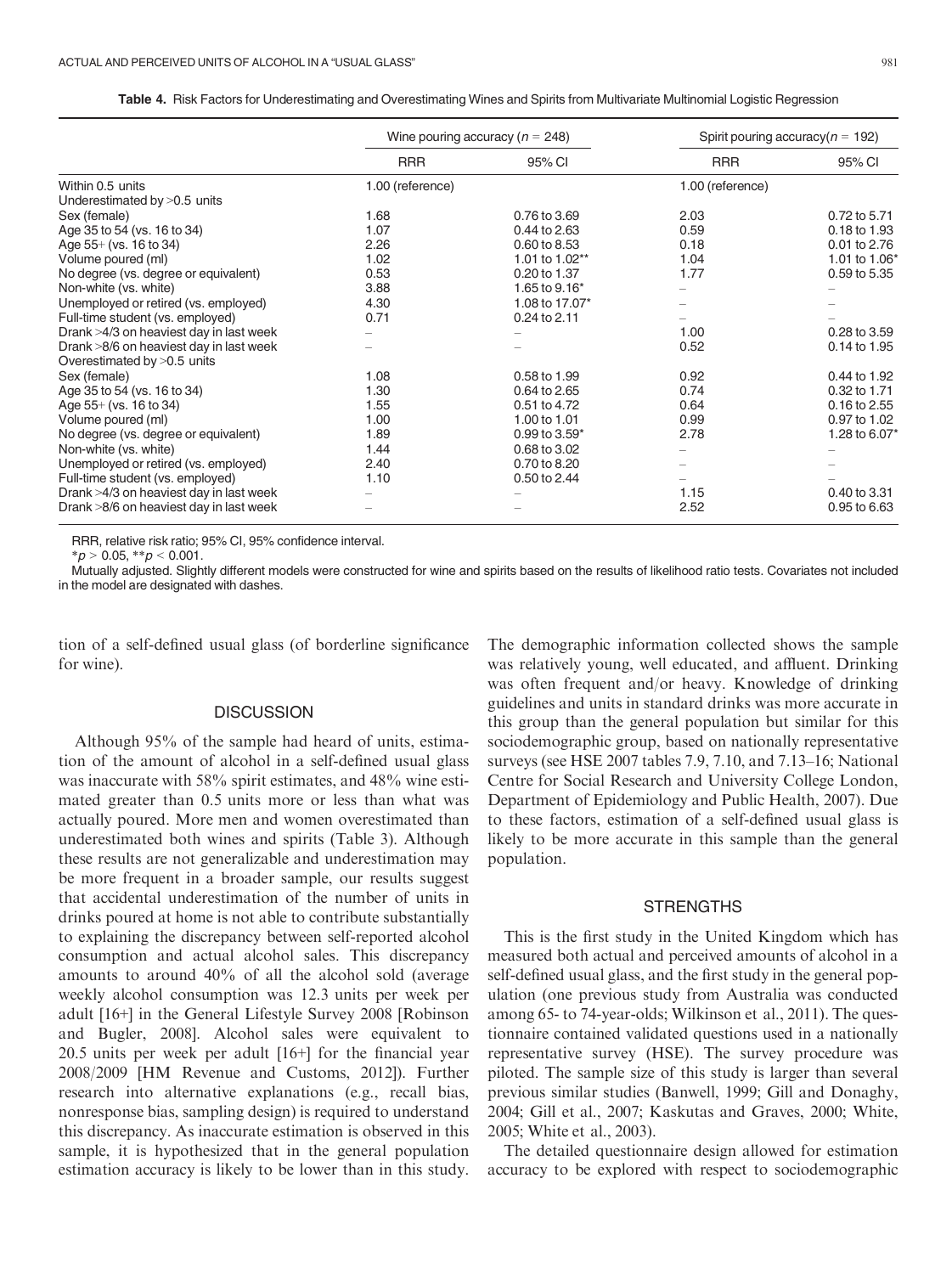and alcohol consumption variables in the multivariate analysis (see Materials and Methods). Likelihood ratio tests were used to examine the fit of the model with the inclusion of these variables. Variables that did not improve the fit of the model were not included in the final model. Only drinking above daily limits (>4/3 units) or binge drinking (>8/6 units) on the heaviest drinking day in the last week improved the fit of the model (for spirits only).

A particular strength of the study procedure is the use of actual alcoholic drinks so that visual and olfactory cues in pouring are not suppressed. A range of alcoholic drinks was provided so that participants could select a drink which they would usually pour. Original bottles were used so that participants could see the fraction of the bottle they had poured and look at the ABV on the label if they wished. A range of glasses was provided, which allowed participants to select what was most similar to what they would use at home and color contamination of drinks was avoided.

## LIMITATIONS

Due to the characteristics of the sample and the sample size ( $n = 283$ ), the results of this study are not generalizable to the wider population. Researcher bias may have influenced the volume of a self-defined usual glass and the reported estimation of the amount of alcohol poured. There may have been deliberate overreporting where the reported estimated number of units may be greater than the actual estimated number of units due to conscious or unconscious concerns that the researcher may suggest the participant reduces their alcohol consumption. Similarly, participants who poured large glasses may have deliberately underestimated in a (conscious or unconscious) effort to define themselves as a lighter drinker. This bias was minimized by the researcher dressing casually and speaking to participants in an informal way but is difficult to fully overcome in a faceto-face survey. Future studies could consider triangulating estimation accuracy based on both prepoured and selfdefined glasses to minimize any sense of a self-defined glass being reflective of the participant's alcohol consumption.

The participants in this study were or at least appeared sober. On the majority of occasions that individuals pour alcoholic drinks, they will also be consuming alcohol. It is probable that the volume of a self-defined "usual glass" and the perception of the amount of alcohol in that glass will change with increasing levels of intoxication. One hypothesis is that as an individual becomes intoxicated that the volume poured increases and that the propensity to underestimate increases. This would contribute to explaining the discrepancy between self-reported alcohol consumption and actual alcohol sales.

A procedural limitation is that ice cubes were not available to participants pouring spirits. Some previous studies conducted in participants' own homes have allowed for ice when considering spirits, by either allowing for ice melt in volume calculations (Kerr et al., 2005) or using plastic ice rocks (Wilkinson et al., 2011). Use of plastic ice rocks was considered, but it was decided that these are not a perfect substitute for real ice due to their often large size. Instead participants were asked to imagine that they were going to add ice afterward.

## **CONCLUSION**

Future studies investigating a self-defined usual glass of alcoholic beverages should consider recruiting intoxicated individuals, although other challenges should be expected. The validity of questionnaire responses may decrease and there would be ethical considerations recruiting intoxicated individuals. Additionally, as this study was not able to provide evidence for the systematic underestimation of the amount of alcohol in a self-defined usual glass, different mechanisms by which alcohol consumption is underreported in social surveys should be investigated further using qualitative and quantitative methods.

As participants underestimated pour larger measures on average than those who were correct or those who overestimated, a possible policy recommendation is to advocate pouring smaller measures to reduce the risk of underestimation. Previous calls have been made for a half-size bottle of wine (375 ml) to be more widely available in the off-trade to reduce alcohol consumption (Groves, 2008). This study supports this call as this may also promote a reduction in the size of a "usual glass," leading to a reduction in the likelihood of underestimating the poured drink.

# ACKNOWLEDGMENTS

The study sites and the participants in the study are thanked for their cooperation. This work was supported by a PhD studentship awarded to the lead author from the Medical Research Council Doctoral Training Grant. The funding body played no part in the research protocol, data analyses, data interpretation, or writing of the report. The work of the authors is independent of the funders and views presented in this article do not necessarily reflect those of the funding body. SB, NS, and JK conceived the idea and designed the study. SB undertook the literature review, pilot study, data collection, data analysis and interpretation, and wrote the original draft. NS provided advice on data analysis and commented on the draft. JK provided advice with the interpretation and commented on the draft. All authors read and approved the final manuscript. SB is guarantor.

## **REFERENCES**

- Banwell C (1999) How many standard drinks are there in a glass of wine? Drug Alcohol Rev 18:99–101.
- British Beer and Pub Association (2010) Statistical Handbook 2010. British Beer and Pub Association, London.
- Carruthers SJ, Binns CW (1992) The standard drink and alcohol consumption. Drug Alcohol Rev 11:363–370.